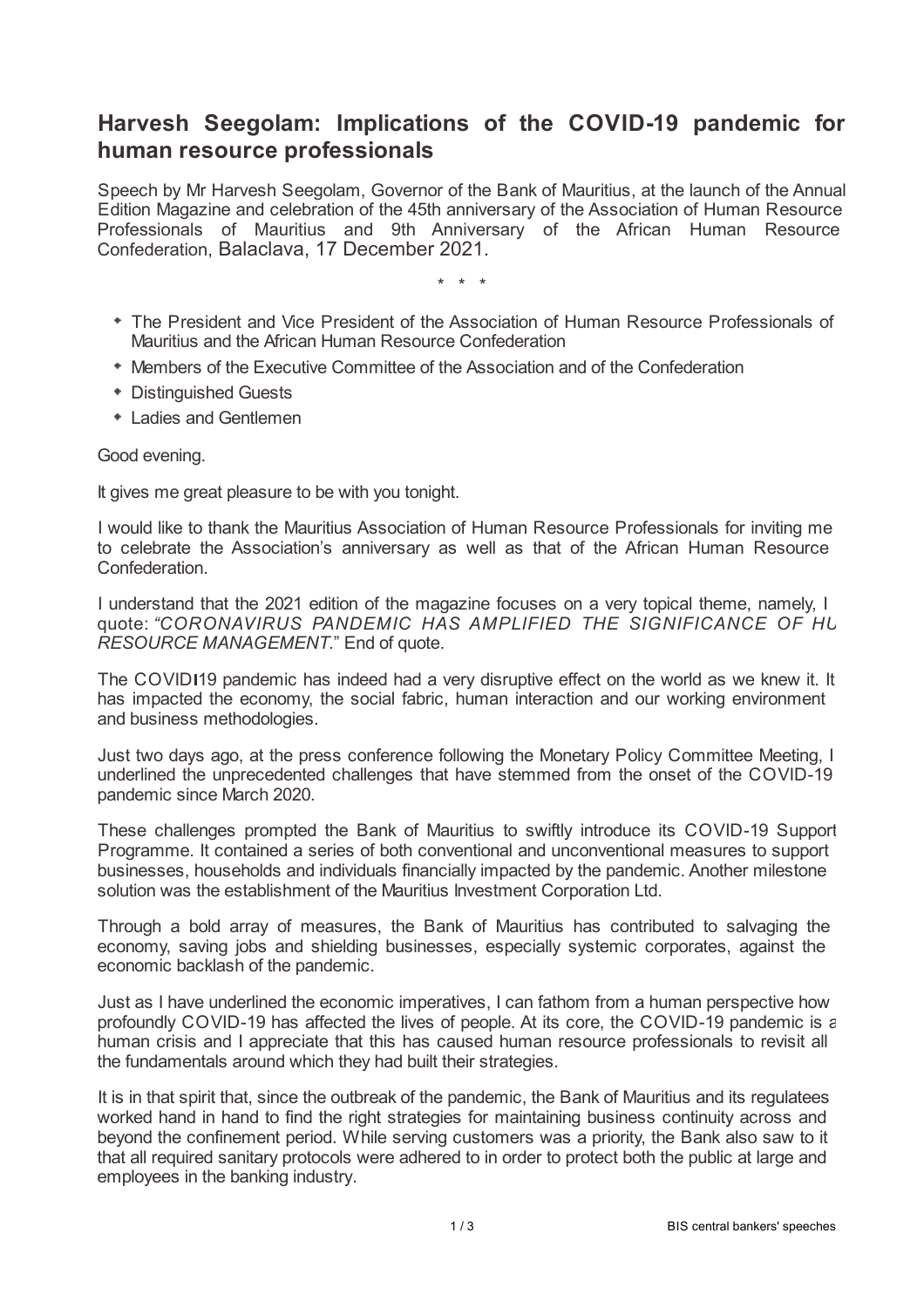The Bank of Mauritius too initiated several measures to ensure the safety and health of its employees whilst also ensuring that operations were maintained. With a view to mitigating propagation risks, a work from home strategy was implemented in August 2021. Currently, around 30 per cent of staff are working from home and we see to it that the disinfection of the Bank's premises is conducted on a weekly basis.

Thinking and working as a team and making no compromise on our staff's safety has allowed all functions to be operational during the pandemic. The Bank's internal COVID protocol is being continuously adjusted in the light of latest information on the evolution of the coronavirus.

Ladies and Gentlemen,

Digitalisation and distributed work arrangements may be the answer to some of the pressing challenges that organisations are facing in the wake of the COVID-19 induced disruption. The pandemic has in effect accelerated the shift towards technology-driven and sustainable processes.

It is a fact that no enterprise, no organisation, or country can aspire to sustained growth without a healthy, skilled and motivated workforce. This is justly why I am fully committed to enabling the Bank's staff to acquire the necessary skills and provide them with the most appropriate tools and work environment. The objective is to ensure that the Bank can continue to seamlessly deliver on its statutory objectives even in worse case scenarios.

I know that, just like the banking industry has endeavoured to come to the rescue of the economy, all of you too, as human resource leaders, have played a key role in tackling resourcing and efficiency challenges posed by the pandemic.

It is important that due tribute be paid to you for devising solutions to maintain business continuity and to help employees cope both professionally and psychologically with this unprecedented crisis.

COVID 19 has indeed changed the experience of work for the vast majority of employees. It has forced organisations, both locally and across the globe, to revisit how work is organised and how jobs are designed. Another consequence of the pandemic is that the potential for fractures between employee groups has also increased.

An example of such fractures is that there now exist groups of people who can work from home and those who cannot, those who remained on payroll versus those furloughed. There are also those in different business units who have been impacted differently. Needless to say that the pandemic has scarred current generations, and that it will also affect future ones.

For that reason, I am truly appreciative of the fact that beyond handling the aftershocks of COVID-19, the focus of HR professionals is also on learning and development. These two elements add more value to organisations and help them muster resilience through capacity building. With the pandemic, virtual training programmes and seminars have known a boost, driving costs downwards and resulting in many of them being offered on free of charge basis. These online trainings have been warmly welcomed by all, ensuring that uplifting of knowledge, skills and motivation of employees are maintained.

The coronavirus outbreak has forced us to rapidly adapt and rethink our priorities. But it has equally, in what we now term the 'New Normal', reminded us of the true meaning of complementarity, mutual support and working hand in hand, not only to provide financial security, but also to have a shared sense of purpose and belonging.

The crisis has also brought to the fore how much we all rely on the work of others – be it healthcare professionals, retail staff, delivery drivers or the myriad of other formidable men and